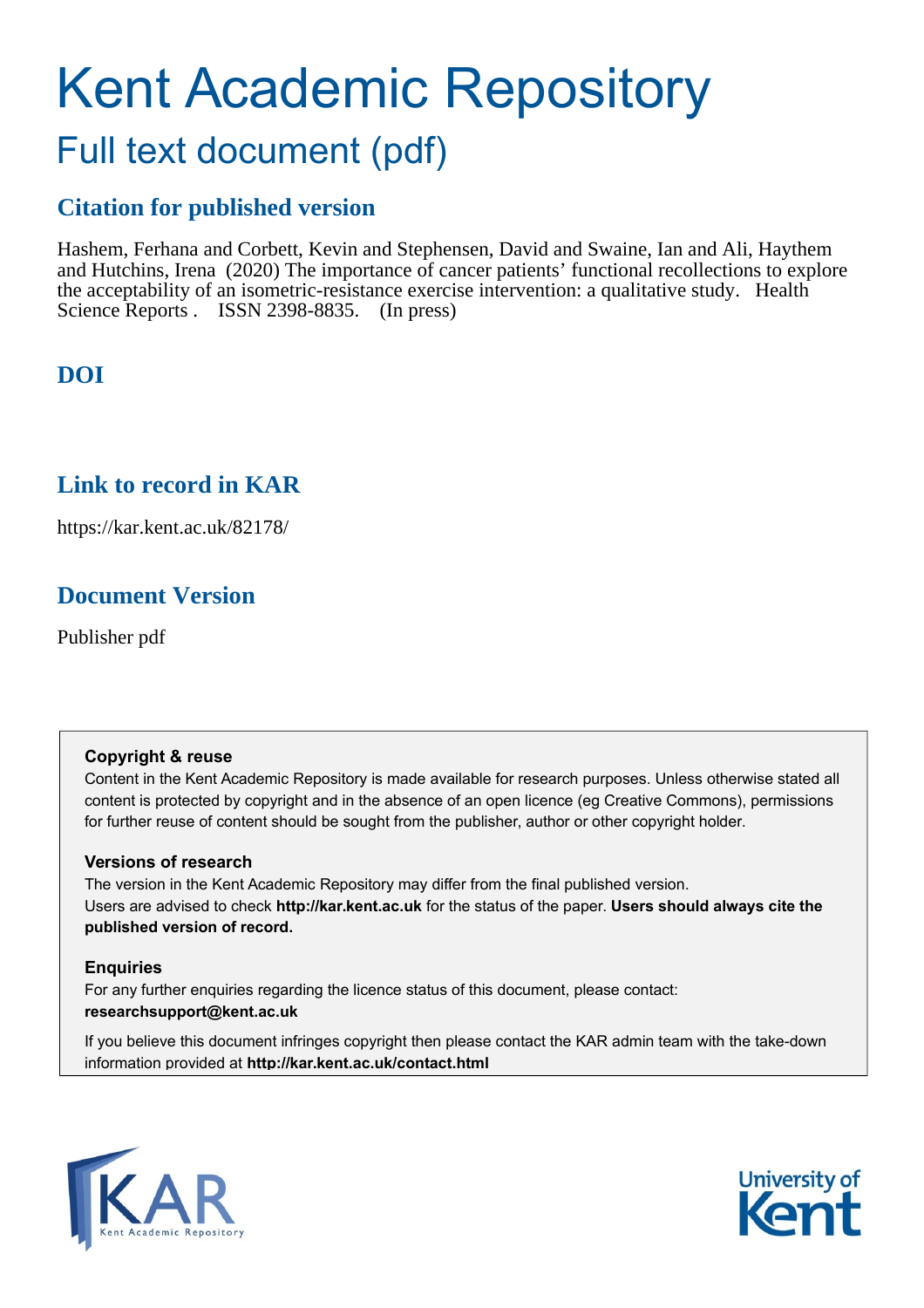DOI: 10.1002/hsr2.186

#### RESEARCH ARTICLE

**WILEY** 

# The importance of cancer patients' functional recollections to explore the acceptability of an isometric-resistance exercise intervention: A qualitative study

Ferhana Hashem<sup>1</sup>  $\bullet$  | Kevin Corbett<sup>2</sup>  $\bullet$  | David Stephensen<sup>3</sup> | Ian Swaine<sup>4</sup> | Haythem Ali<sup>5</sup> | Irena Hutchins<sup>5</sup>

<sup>1</sup>Centre for Health Services Studies, University of Kent, Canterbury, UK

<sup>2</sup>Centre for Critical Research in Nursing and Midwifery, Middlesex University London, London, UK

<sup>3</sup>Kent Haemophilia & Thrombosis Centre, East Kent Hospitals NHS Foundation Trust, Canterbury, UK

4 School of Human Science, Faculty of Education, Health and Human Sciences, University of Greenwich, London, UK

5 General and Upper GI surgery & Musculoskeletal Outpatient Physiotherapist Therapy Services, Maidstone and Tunbridge Wells NHS Trust, Tunbridge Wells, UK

#### **Correspondence**

Ferhana Hashem, Centre for Health Services Studies, University of Kent, Canterbury, UK. Email: [F.Hashem@kent.ac.uk](mailto:F.Hashem@kent.ac.uk)

#### Funding information

National Institute for Health Research, Grant/ Award Number: PB-PG-0613-31107

#### Abstract

Background and Aims: Although it has been widely recognized the potential of physical activity to help cancer patients' preparation for and recovery from surgery, there is little consideration of patient reflections and recovery experiences to help shape adherence to exercise programs. The aim was to explore the acceptability of our newly proposed isometric exercise program in a large general hospital trust in England providing specialist cancer care by using patient recollections of illness and therapy prior to undertaking a randomized controlled trial.

Methods: Four Focus groups (FGs) were conducted with cancer survivors with an explicit focus on patient identity, functional capacity, physical strength, exercise advice, types of activities as well as the timing of our exercise program and its suitability. Thematic framework analysis was used with NVivo 11.

Results: FG data was collected in January 2016. A total of 13 patients were participated, 10 were male and 3 were female with participants' ages ranging from 39 to 77. Data saturation was achieved when no new information had been generated reaching "information redundancy." Participants reflected upon their post-surgery recovery experiences on the appropriateness and suitability of the proposed intervention, what they thought about its delivery and format, and with hindsight what the psychological enablers and barriers would be to participation.

Conclusion: Based upon the subjective recollections and recovery experiences of cancer survivors, isometric-resistance exercise interventions tailored to individuals with abdominal cancer has the potential to be acceptable for perioperative patients to help increase their physical activity and can also help with emotional and psychological recovery.

#### KEYWORDS

abdominal cancer surgery, isometric-resistance exercise, patient identity, patients' functional recollections, physical activity, recovery experiences

This is an open access article under the terms of the [Creative Commons Attribution](http://creativecommons.org/licenses/by/4.0/) License, which permits use, distribution and reproduction in any medium, provided the original work is properly cited.

© 2020 The Authors. Health Science Reports published by Wiley Periodicals LLC.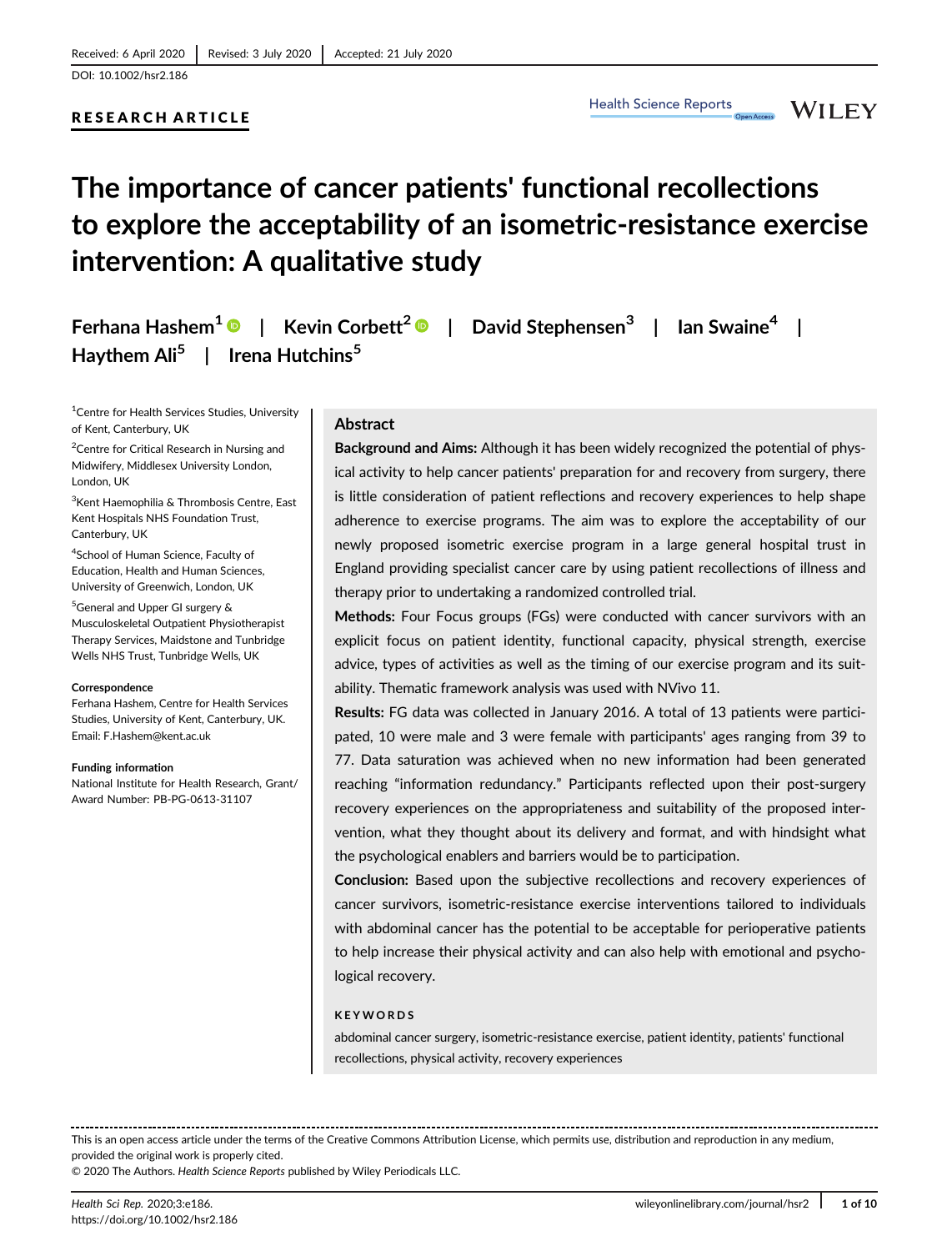### 1 | INTRODUCTION

Annually, nearly 50 000 United Kingdom patients undergo abdominal cancer surgery with the commonest types of cancer including colorectal, liver, pancreatic, kidney, renal, stomach, ovarian, and cervical can $cer<sup>1</sup>$  This group of patients often experience complications that necessitate readmission to hospital requiring high dependency or intensive care, suffer post-operatively, and longer-term, many patients experience weight loss and muscle atrophy.<sup>2</sup> In the United Kingdom, there is no consistent information or advice provided to such patients prior to and following abdominal surgery, in order to mitigate a period of decreased health, combined with fatigue, functional problems, raised anxiety, and limitations in social life, culminating in an overall reduction in quality of life over a prolonged period of time.<sup>3,4</sup> Currently interventions drawing on patient reflections and recovery experiences from abdominal cancer surgery remain limited indicating a need to consult cancer survivors when introducing new exercise interventions drawing from their subjective recollections as patients to help shape adherence of future health care interventions. The aim of the study was to explore the acceptability of our newly proposed isometric exercise program by using patient recollections of illness and therapy prior to undertaking a randomized controlled trial.

There is a voluminous body of literature on the potential of exercise to help cancer surgery patients' preparation for and recovery from surgery, by minimizing the effects of muscle loss through exercise training.<sup>5-8</sup> The effect of strength training, as highlighted by Bergenthal et al, alongside physical activity has the potential to increase mobility and function to aid cancer recovery.<sup>9</sup> Yet, this literature has been limited in terms of scope and focus with findings on rehabilitation programs being reported on a range cancer types, rather than associated specifically to abdominal cancer.

In recent years, the findings on cancer treatment and exercise have been more nuanced with consideration on cancer type. Hijazi et al, $^{10}$  systematic review on prehabilitation for patients undergoing major abdominal cancer surgery, found that it was unclear what the optimal composition of what programs should consist of, how they should be delivered and what outcome measures should be used to evaluate such programs. Beck et al $^{11}$  examined patients' ability to prepare themselves for major abdominal surgery through a prehabilitation program and found that in order to understand patient compliance, prehabilitation regimes needed to take into consideration patient perspectives to enhance patient-centredness and adherence. De Almeida et al $^{12}$  found in an early mobilization program following abdominal surgery that performance of exercise activity amongst patients was rather heterogeneous with many partially completing the exercises in the first postoperative days. Colorectal cancer surgery and recovery programs have also been reported in the literature providing a further adjunct to studies on abdominal cancer surgery and physical activity.<sup>13,14</sup> What remains unanswered are the factors that go beyond physical performance, therefore consideration should be given to tailoring exercise interventions that take into account individual physical activity levels, attitudes toward exercise willingness and preferences through a deeper understanding in relation to adherence.<sup>15</sup>

Our participants underwent focus group (FG) exploration of their perioperative recollections of self-efficacy to undertake an isometricresistance program in order to prospectively inform our RCT evaluating physical function improvement after cancer surgery (forthcoming). Recent emphases on patient recollections show great utility for planning and undertaking clinical trials.<sup>16,17</sup> The work by Lindberg et  $al<sup>16,17</sup>$  on breast cancer survivors' recollections of their illness and therapy indicate how understanding subjective experiences and recollections need to be considered in patient care, as former patients shape communication about an illness and about the acceptance of health care interventions. We have used a similar approach drawing on the recollections and memories of abdominal cancer survivors to remember their past treatment experiences to explore the acceptability of an isometric-resistance intervention.16,17

#### 2 | METHODS

#### 2.1 | Setting and participants

In December 2015, we purposively recruited patients from a large general hospital trust in England providing specialist cancer care for focus group (FG) participation in January 2016, on the basis of experiencing open/laparoscopic abdominal surgery for cancer. The inclusion criteria included all patients who had undergone open or laparoscopic abdominal surgery for cancer in the last 24 months. The exclusion criteria included: patients who were unable to give informed consent or did not have the mental capacity to consent; patients who were undergoing further emergency procedures; and lastly, patients who were undergoing operations which were scheduled in less than 2 weeks' time and therefore receiving urgent care.

#### 2.2 | Sampling

Our FG method anticipated variation in the number of purposively sampled participants $18$  who were selected as they possessed information rich knowledge of the requisite cancer operation experience.<sup>19</sup> In addition to knowledge and experience, they were available and willing to take part, as well as able to communicate their experience and opinions in an expressive and reflective manner.<sup>20</sup>

#### 2.3 | Procedures

A research nurse (MG) approached 25 potential participants face-toface and over the telephone selected via a hospital registry in December 2015. Patient anonymity was maintained as only the research nurse had access to patient contact details available on the registry. An invitation letter and an information sheet were sent by a research nurse and received by former patients before commencement of the FGs outlining the study purposes and aims. Five people approached were unwilling to take part, and five people indicated that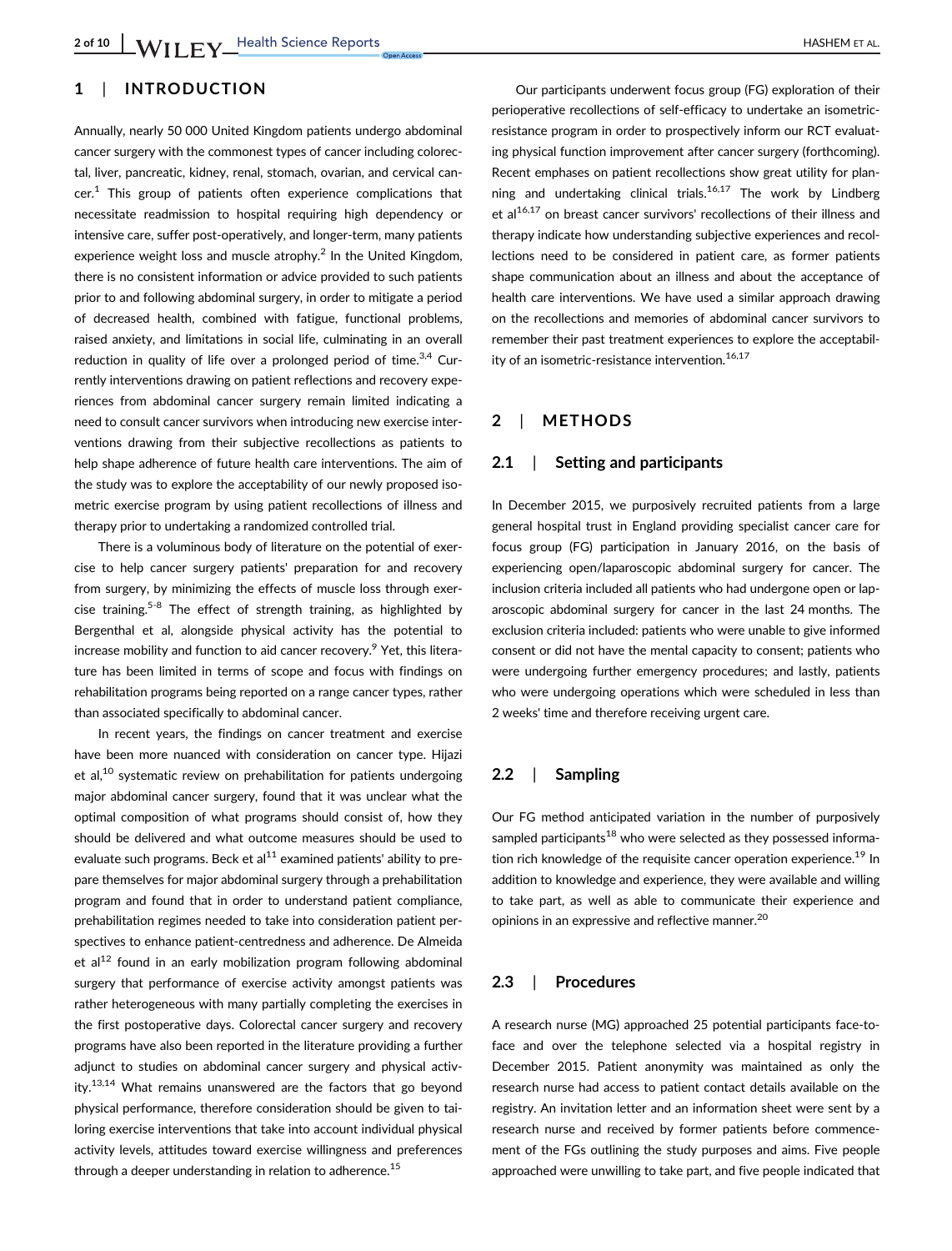$\frac{\text{Hashem er al.}}{\text{Hashem er al.}}$   $\frac{\text{Hashem er al.}}{\text{Hashem er al.}}$ 

they were unavailable. Two further participants who agreed initially did not attend a FG session indicating last minute changes to plans. Due to patient recruitment taking place in the weeks leading up to winter closures few volunteers came forward to take part, so the recruitment criteria for the FGs was widened to include esophageal patients. Written informed consent was obtained from all participants. Ethical approval was granted by the UK's Health Research Authority's National Research Ethics Service.

#### 2.4 | Conduct of focus groups and data collection

FGs were led by a male researcher (KC) and female research physiotherapist (IH) with two to four participants in each group, located in the hospital treatment centre. KC is an experienced qualitative researcher and Senior Lecturer in Adult Nursing with a 35 year research portfolio working on patient experiences in health and social care. The topic guide was developed by the research team based upon two completed systematic literature reviews, $21$  which identified the functional challenges experienced by patients undergoing elective abdominal cancer surgery so as to inform a deep discussion of our proposed intervention. The FG topic guide included the following: (a) welcome and introductions; (b) review of the aims of the focus group; (c) agree/amend the set of ground rules; (d) qualitatively explore the suitability of the exercises according to the patients' pre and post-operative experiences, and discuss potential of continuing in the long-term; (e) finish with other discussion points<sup>2,22-25</sup> (Data S1). A FG topic guide was piloted on the project's Patient and Public Involvement members ( $n = 4$ ) who had undergone the requisite operative experience. Feedback on relevance, comprehension, clarity, and consistency were incorporated in order to refine the topic guide.<sup>19,26</sup> At the beginning of each FG, the researcher and research physiotherapist introduced themselves and explained their reasons for their involvement in the study. Whilst the researcher had no prior relationship with the participants, the research physiotherapist had met them on previous occasions as was involved in physiotherapy treatment in their post-operative recovery. Only the researcher, research physiotherapist and participants were present at the FGs. Handouts of the proposed exercise program were circulated within each FG illustrating each different exercise per stage with narrative descriptions each <5 sentences long; see Table 1. In total, the discussion topics took up 80% of FG time. FGs were between 90 and120 minutes long, audio recorded and transcribed at a later date. No other forms of data in the form of video recordings or field notes were undertaken during or after the FGs. Each FG was guided by the use of a semi-structured topic guide to ensure open-ended, flexible and spontaneous and indepth responses to participants' issues and full thematic exploration mutually between participants and researchers. Repeated FGs were not conducted to reduce participant burden and avoid participant fatigue. Data saturation was achieved when no new information had been generated from the FGs, as individual participants did not express any novel ideas or points thereby reaching "information redundancy."<sup>27</sup>

TABLE 1 Summary outline of the isometric muscle-strengthening exercise program

| <b>Four stages</b>                                    | Stage 1-4: body<br>areas exercised                                                          | Each stage                                                                                         |
|-------------------------------------------------------|---------------------------------------------------------------------------------------------|----------------------------------------------------------------------------------------------------|
| Stage 1-Before the<br>operation                       | Ahdominal<br>muscles<br>Arms and                                                            | Ten variable muscle-<br>strengthening<br>exercises which vary                                      |
| Stage 2-The first<br>2 weeks after<br>discharge home  | shoulders<br>Trunk legs<br>Hand and arm<br>Foot and lower<br>leg<br>Ahdominal               | per stage (eg, for<br>"trunk and legs":<br>actual muscle differ<br>for each stage 1,2,3,<br>and 4) |
| Stage 3-From 2 to<br>6 weeks after<br>discharge home  |                                                                                             |                                                                                                    |
| Stage 4–From 6 to<br>12 weeks after<br>discharge home | muscles<br>Arms and<br>shoulders<br>Trunk and legs<br>Hand and arm<br>Foot and lower<br>leg |                                                                                                    |

#### 2.5 | Data analysis

FG transcripts were analyzed by two researchers (KC, FH) using a thematic analysis framework<sup>28,29</sup> and coded electronically using NVIVO 11 (Qualitative Software and Research Pty Ltd.).<sup>30</sup> Transcripts were not returned to the participants for comment, correction, or feedback due to the difficulty in separating individual responses from collective focus group data. Analysis was derived from the data, and involved familiarization with the transcripts, identification of key themes, indexing data (highlighting quotes/comparing to participants), charting/mapping quotes according to the identified themes and interpretation with reference to the context, with both researchers mutually checking indexing for internal consistency, frequency, and extensiveness of statements/specificity of comments.29,31 In order to ensure reliability and validity, we used the strategies developed by Guba and Lincoln associated with credibility in qualitative research to enhance: truth value (through peer debriefing to uncover bias and audio-recordings of FGs to crosscheck emerging themes); consistency and neutrality (documenting the research process using transparent and clear descriptions, and discussing emergent themes in the team); and applicability (providing rich descriptions of context to evaluate transferability to other settings through guest contributors at research team meetings).  $32,33$ Our analysis enabled an exploration of the respondents' discursive recollections of their capacities for perioperative exercise, their foci on the mind and/or the body and the discursive emergence of perioperative operative identities.

#### 2.6 | Ethical considerations

Ethical approval was obtained from the UK's Health Research Authority's National Research Ethics Service Committee (NRES Committee London— City and East; REC reference 15/LO/0890 granted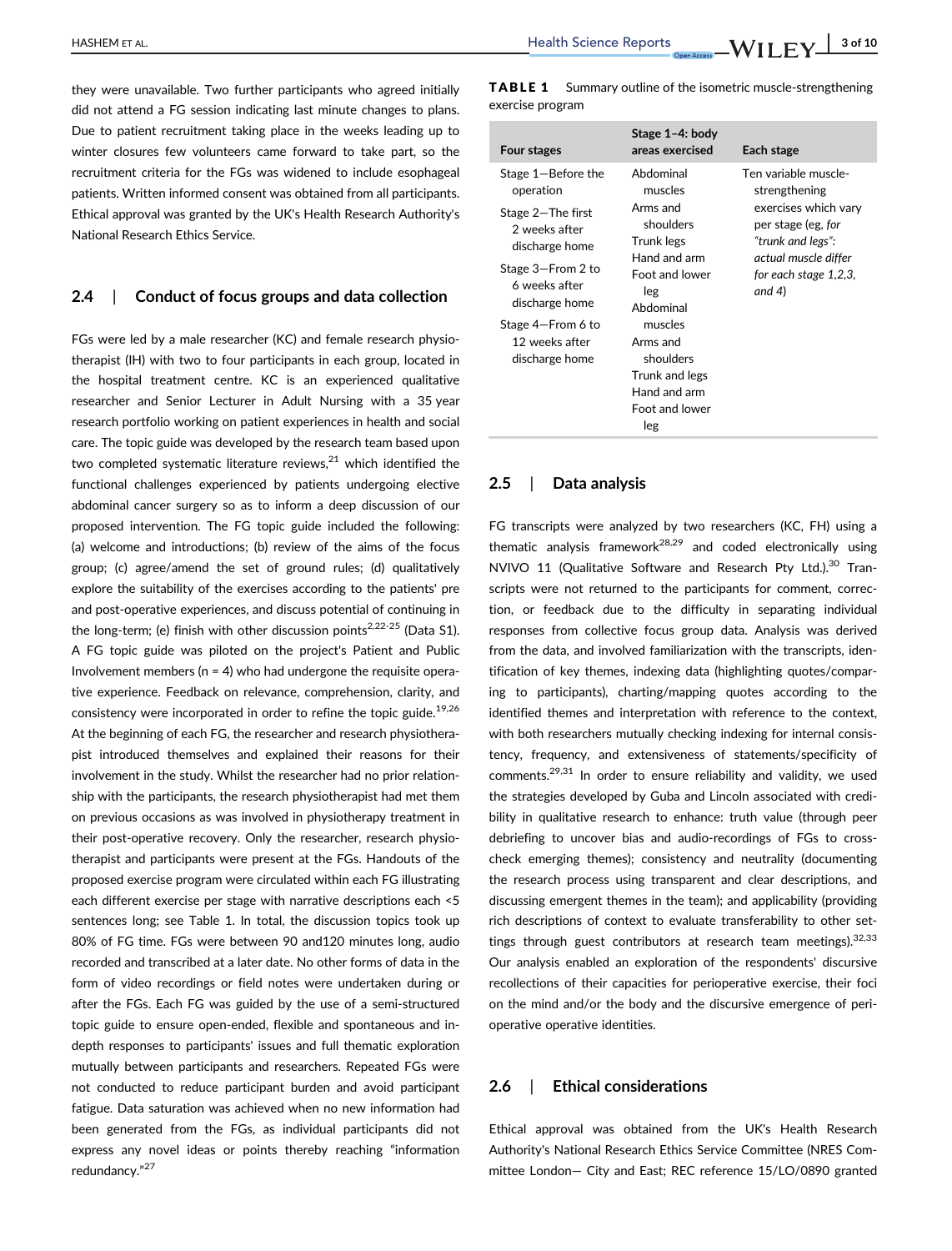July 28, 2015). All participants who took part provided informed consent for their participation in the study.

#### 3 | RESULTS

#### 3.1 | Participant characteristics

Thirteen different patients participated in four separate FGs: FG1  $(n = 3)$ ; FG2  $(n = 4)$ ; FG3  $(n = 4)$ ; and FG4  $(n = 2)$ , respectively. Table 2 shows the characteristics and cancer diagnoses of those 13 participants who were finally included, many of whom were of retirement age, married and/or partnered with a history of elective cancer surgery involving oesophagostomy, laparoscopic prostatectomy, open gastric resection, small bowel resection, abdominal hysterectomy and ovaries. Ten participants were male; three were female with participants' ages ranging from 39 to 77.

#### 3.2 | Reflections on appropriateness and suitability of proposed intervention post-surgery

The respondents reflected on the impact of surgery/chemotherapy and the suitability of undertaking an exercise intervention noting diminished perioperative mobility due to surgical drains, catheters, weakness, and an inability to comfortably lie supine. Views converged on how surgery and operative-type (laparoscopic/open) affected mobility and prospectively influenced individual decisions about undertaking perioperative exercise. The first respondent talked of their body as something autonomous and distinct within the self, whilst the second respondent reported being more severely impeded following surgery:

It wasn't so much I made myself, I felt that my body wanted to get up and do it. I thought I've just got to get up, I've got to walk and I felt comfortable with it. I was very lucky because mine was only laparoscopic which is a big, big difference. I felt amazing, I just felt I feel so well I want to go home now. (Focus Group Four)

Taking into account also because of the complications, I was sent home with an open wound. I had to heal inside out, which didn't help…and I've still got two open wounds from the operation, although I had the operation in October, the wounds haven't healed up. So I have to go to the doctor's surgery every day… (Focus Group Three)

Our participants all acknowledged how exercise ability was functionally dependent on the operation-type whilst recognizing how structured physical activity had potential benefit. Participants' spoke of a need for an exercise program to assist recovery, reporting how current practice varied, as some received no advice whilst others did:

> I was just thinking, you're showing us all these exercises, but we were never asked to do any in hospital… But it seems funny that we weren't given, well, I wasn't personally given this sheet to tell you it would be a good idea to do them when you get home. I think I might have had a little brochure in my pack. I was given a pack, but because you read it before [surgery]…I didn't think about looking at it after [surgery]. So had I'd been given it like when you get given your [socks] and everything else, or when you're going, then you might take more notice of [it]…Yeah. Or how important it is to recover. (Focus Group Three)

Participants all felt that perioperative information on physical activity was inconsistent. No structured advice was given to aid a

| Participant    | Sex (M/F) | Operation                                          | Year of Birth |
|----------------|-----------|----------------------------------------------------|---------------|
| 1              | M         | Oesophagostomy                                     | 1960          |
| 2              | M         | Oesophagostomy                                     | 1950          |
| 3              | M         | Laparoscopic prostatectomy                         | 1947          |
| $\overline{4}$ | M         | Oesophagostomy                                     | 1938          |
| 5              | M         | Right hemicolectomy                                | 1955          |
| 6              | F         | Open gastric resection                             | 1940          |
| 7              | M         | Laparotomy appendicular and bowel resection        | 1946          |
| 8              | F         | Abdominal hysterectomy and bilateral ovary removal | 1976          |
| 9              | М         | Small bowel resection                              | 1948          |
| 10             | M         | Thoraco-abdominal oesophagostomy                   | 1940          |
| 11             | F         | Laparoscopic anterior resection                    | 1958          |
| 12             | M         | Abdominal approach oesophagostomy                  | 1954          |
| 13             | M         | Ivor Lewis oesophagostomy                          | 1951          |

TABLE 2 Participants' diagnostic and demographic characteristics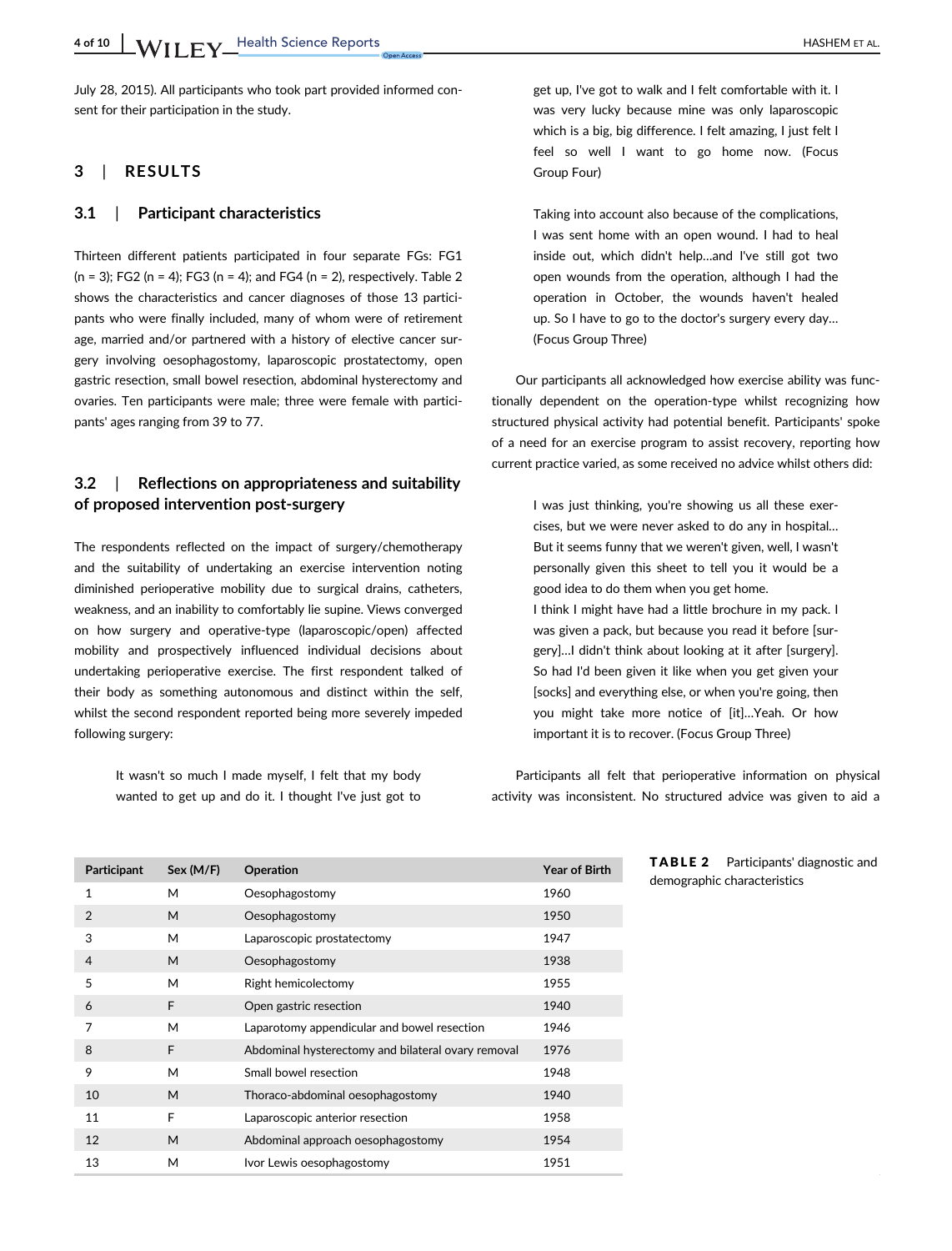return to quotidian "normality," which was postoperatively severely/ suddenly impaired via a rapid transition to reduced mobility. Difficulties were also recollected in accepting functional loss whilst undertaking domestic tasks, bedtime routines and using ramps and stairs, recollecting how such effort preoperatively was once automatic yet postoperatively now required conscious bodily effort:

> I just found getting into bed and getting out of bed was just a total nightmare. I actually did an exercise, when I think of it, because I learned a process of getting into bed. (Focus Group Three)

Walking up ramps, if you've ever been to Waterloo Station, you've got that ramp at the top…it took me four attempts to get up there… Once you get to the top of you go out across the bridge…and then down all those steps…So it's ramps, it's stairs, it's stamina, those sorts of things you've got to think about. (Focus Group Two)

Participants agreed that an exercise intervention were needed to help with quotidian functional recovery being surprised that none existed. Of explicit importance was that any newly adopted program must take into account different operation-types, subsequent recovery times and baseline levels of physical activity (see final theme).

#### 3.3 | Responses to the delivery and format of the intervention

Participants recollected their pre-operative experience and the exercises that professionals advised to do. They reflected on how they acted on this advice in order to prepare themselves before surgery to enhance their recovery. It is noticeable how some participants recollected consciously guiding (easing) bodily behavior. Others spoke of the body as a distinct entity in relation to weakening due to chemotherapy yet also in terms of perseverance:

> Well, no, to be truthful, I didn't start it until XXXXX said about getting fit for this hernia operation. He said he wanted me to be as fit as I could, so walking was a good thing, so I thought, right, that's what I'd try and do every day… (Focus Group Three)

> It left me very weak and very exhausted but the body recovers quickly. So the exercise regime that I was given was very much based around the exercise bike. I did a lot on the exercise bike at home to build up the stamina, from a couple of minutes to three minutes to four. So by the end of three weeks of feeling strong enough to get on it, being told what to do and then

surgery, I could go from two minutes on the exercise bike to twenty… (Focus Group Two)

Participants all felt they would be able to commence a structured program after surgery. One participant recollected how his mental initiation of physical exercise post-operatively was consciously spurred on by his history of sports-training: The first participant felt he could have considered exercising 2 to 3 weeks post-operatively, whilst others required a longer recovery period without contemplating exercise. The second participant recounted a cumulative approach to post-operatively achieving what they recollected was their preoperative level of lateral functionality:

> …I found any exercise, apart from the first fortnight, three weeks say, but once I started doing something, I found it was fine…Oh yeah. With my background in sport, I thought I've got to get moving and I was doing sit ups after a fortnight, did a few press-ups. (Focus Group Four)

> So really for the first six weeks, I could only use my left [side], and my wife is heavily into yoga, and she gave me all sorts of different exercises to use and I gradually built-up and built-up and over the course of a year, I got the use of that back again. (Focus Group One)

Some participants were also able to set/reset their own individuals exercise goals depending on performance self-appraisal using a cumulative approach similar to the above:

> …I too did a lot of walking and I think that was the main form of exercise that I had. Anytime I felt that I achieved my goal and I'd walked 50 yards, then I extended it to another 50 and so on and so forth until I was walking up to 3 miles without any problem. That was significantly after 2 weeks. (Focus Group Two)

In terms of a suitable format, participants felt that an induction followed by a structured portable home-based program and weekly contact with a physiotherapist for adherence would be beneficial:

> …the physio…he just came in and set the same exercise for everybody and it was just three movements and he said, "Well you can already do them so that's fine," but yes, …but if you got a set formula and you come home with something… (Focus Group One)

> Maybe if you had one or two sessions while you were in hospital, at least you would know then what you could do. (Focus Group Three)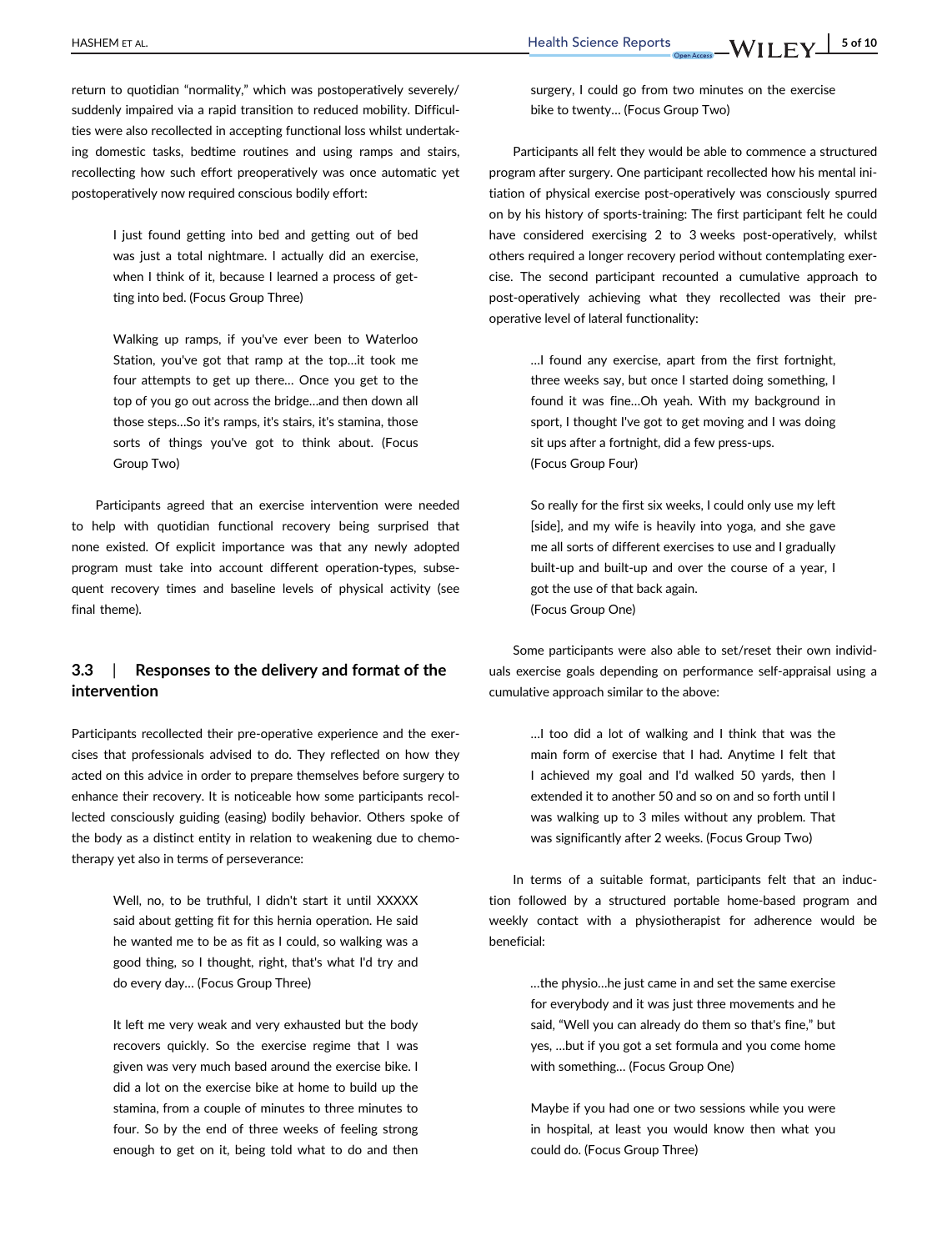#### 3.4 | Psychological enablers/barriers to participation

#### 3.4.1 | Enablers

Participants spoke of inducements to encourage participation, especially noting their desire to return to feeling "normal." The statement below shows how exercise was associated with walking which made the respondent feel "normal" again, thus the expectation of any program was aiding a return to the "normal self."

> I was very conscious of getting back to normality. With me, because I'm not a particularly athletic person in any shape or form, the only thing that I do is walk, I love being out in the open elements and I love to walk. (Focus Group Four)

Others' sense of feeling "normal" entailed returning to their relatively higher levels of physical activity. This emerged in discussions as an athletically trained patient who underwent surgery had the goal of returning to his sense of feeling like he had felt prior to surgery in terms of pre-surgical activity baseline, or identity ("ingrained in your psyche") and in relation to the aging processes. It resembles an ingrained tactile sensation which is recollected from the pre-operative memories of physical functionality, a recollection of one's pre-operative identity. He recollected that he:

> XXXXX was actually pretty programmed really because that's been his way of life, however long it was, 20 years so you don't go through that sort of practice without it being ingrained in your psyche. (Focus Group Four)

The participants talked of overcoming the psychological trauma of surgical recovery and keeping a positive frame of mind but in terms of the importance ("90 %") of exerting cognitive bodily control for prospective recovery ("get on with it"); a lay phrase redolent of the maxim mind over matter. This was also associated with goal setting/achievement as a personal method/yardstick for measuring or regulating one's own degree of improvement:

> Ninety percent of recovery is in here [points to head] and at the end of the day you want to get on with it you know… You got to fight on and go for it… I didn't fall into a heap on the floor and cry… (Focus Group One)

> You do find it harder, but if you've got something to measure your progress with yourself that's an everyday thing then, again, mentally you're finding you're doing something… I can measure it by how much water I can put in the kettle, or water in the pan on the cooker. (Focus Group Three)

Setting and building upon realistic goals was an important consideration for sustaining motivation levels. This again points to the mind ("mental thing") consciously aiding sensate improvement ("feel better in yourself").

> That's right, and it's to build on that. And it goes back to it's a mental thing as well. You've got to set yourself some goals and targets. And they mustn't be stupid. They've got to be sensible. And that's what you strive to achieve. And every time you do it, it's a success, and you feel better in yourself. (Focus Group Three)

Others felt that designing any exercise intervention must take account of varying age/ability to ensure patient motivation. Thus, a more "performative" type of design may more likely "fit" different bodies rather like a shoe is designed to fit different types of feet and be "tried on" beforehand in order to judge/help gauge the "fit":

> It'd be good if you could actually have maybe three different sets of different types of exercises aimed at different age groups and see whoever fits into them. (Focus Group Four)

#### 3.4.2 | Barriers

Participants discussed how post-operative movement was limited, impacting mobility, and subsequent ability to reflexively engage the body in undertaking physical activity. Others spoke of feeling sick and exercise being the furthest from their mind:

> Well, no it's again it's a slight annoyance but I mean I was agitated, it's almost if you get up and go as much as I could, the drains… I had the more I started to getting out of bed and moved around so… I was thinking, "Get up, you can get up and walk, do something." (Focus Group One)

> Yes, I can just remember being tired but I can't remember ever thinking about anything that I did in the way of exercise. I don't know. Because I just felt sick all the time, I just felt sorry for myself. (Focus Group Three)

One participant reflexively spoke of frustration/spousal dependency as spurs to bodily action. There was a consensus that some patients were willing dependency and not proactive with physical recovery, a tacit reality which was "called out" as above by one patient to the other as "peers." One respondent spoke of lack self-motivation as a barrier to exercise:

> …a chap I know in XXXXXXXX, he had a hip operation and he came out of hospital and a physio came round. I said to him what did the physio say, did he give you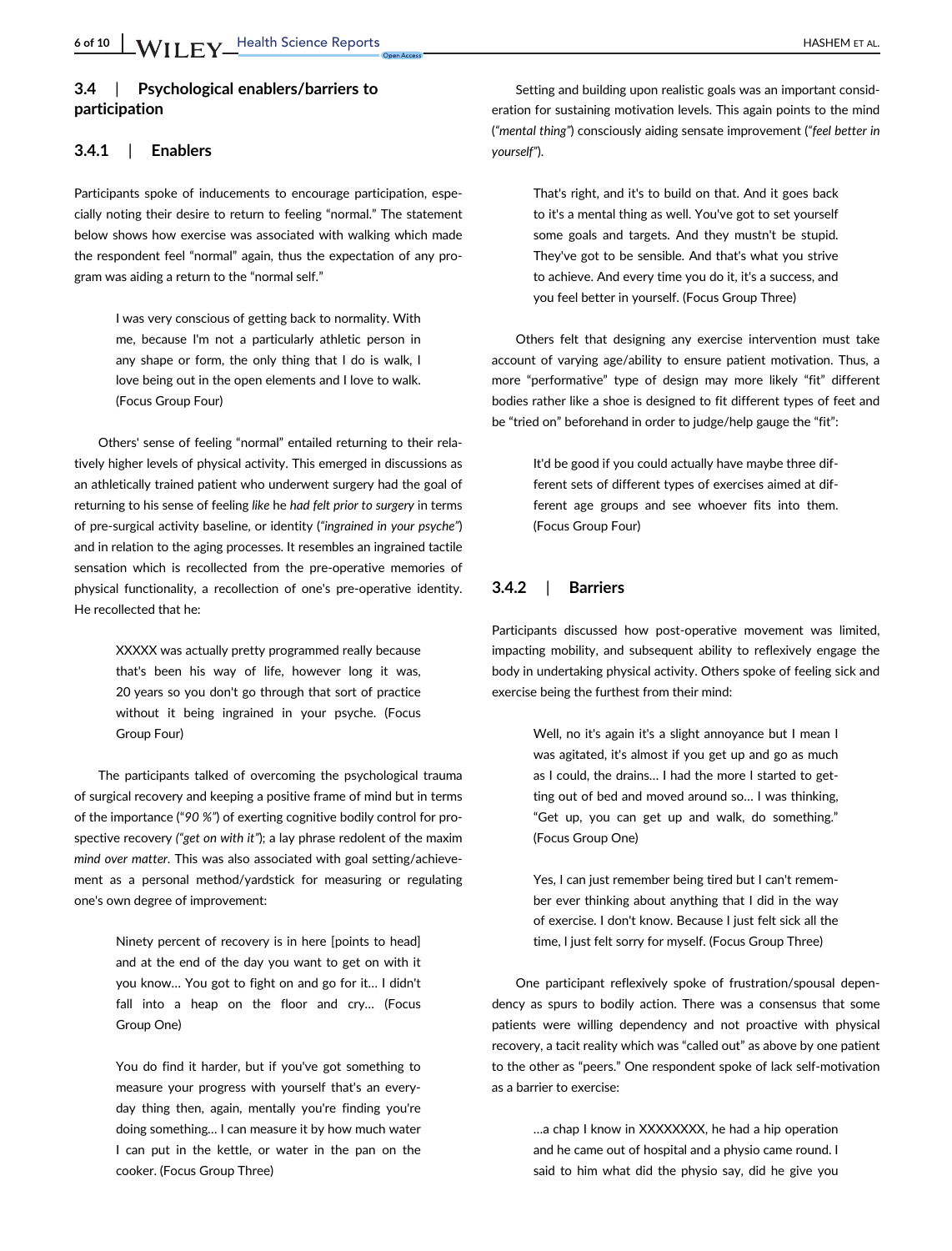any exercises and he said yeah. He pushed his toes out straight, brought them back up again and then put his leg down. I said yeah, didn't he ask you to move your hip and he said no. I said how many times have you got to do that, he said twice a day. I said what, just once? He said yeah. I said I'm sorry, I don't believe you. I said if you don't get up and start walking with your crutches and everything, you're going to be stuck in that chair. (Focus Group Four)

Participants spoke of their performance of a particular physical movement as being a reminder of their current restricted levels, which had not yet returned to their pre-operative mobility. Not being able to perform simple everyday tasks was also reportedly disempowering:

> And getting in and out of the car was difficult. That was difficult. I suppose it depends on what type of car you've got, but yeah, I think it depends on what type of operation you've had. It's a simple thing but it was actually quite disappointing. (Focus Group Three)

The effects of surgery/chemotherapy had an immense emotional impact on participants' post-operative identity referred to as "becoming back to who you were," an explicit recollection of an influential preoperative identity. It suggests how feeling able to overcome emotional barriers is a key to patients considering performing a new physical task in an exercise program.

#### 4 | DISCUSSION

The key messages from the results indicate that operation-type, postsurgery recovery experiences, and the impact on mobility all influence acceptability of an isometric-resistance exercise intervention in abdominal cancer surgery patients. How participants recollected their perioperative selves was notable in terms of the different roles and emphases discursively ascribed by participants reminiscent of a Cartesian-like duality of the "mind" and the "body." There were some data suggesting that ingrained tactile sensations are recollected from these pre-operative memories of physical functionality, a form of bodily-know-how, or stored habituated behavior, which some schools of educational theory suggest may be helpful for optimum task performance.<sup>34</sup>

Variable and patchy exercise advice to enhance patient recovery was also a notable finding. The participants were dismayed that exercise advice was inconsistent perhaps reflecting an existing lack of robust evidence on the effects of physical activity on post-operative cancer recovery. Having access to recommended advice and information on post-surgery exercises has been noted by Gupta et al $^{35}$  as an important consideration for patients' recovery. He found that patients in his study were receptive to being given age-specific brochures, relevant references to web pages, and information on local exercise programs and walking activities that contributed to their sense of

empowerment and helped to reenter normal like. Our participants clearly wanted a reliable regimen based on recommendation to encourage in their functional recovery.35

We also found that participants reflected on the efficacy of undertaking perioperative prehabilitation exercise at home. We found that participants who had been advised to undertake home-based exercises reported being able to perform them following surgery as instructed even though when fatigued. This mirrors Chen et al's<sup>36</sup> findings who report upon a user-friendly home-based prehabilitation program who found higher levels of adherence and longer functional maintenance rates with home-based programs. A home-based setting was commented by our participants as beneficial for facilitating the ease of exercising once back in a familiar stable environment.

Despite the availability of online formats, the participants stated a preference for a face-to-face intervention with weekly practitioner contact. Rabin et al $37$  reported that cancer survivors preferred inperson interventions especially those which required behavior change such as exercise/walking or yoga classes, as they offered an opportunity for developing better social connections with trainers. Professional oversight is reportedly imperative to ensure sufficient progression through any training process,<sup>38</sup> rather than traditional interventions for cancer survivors that have had a "one-size-fits-all" design.39 Our participants felt that professional oversight was key for adherence and that a "one-size-fits-all" program was inappropriate, preferring an intervention tailored to different levels, abilities and ages, with progress measured in relation to individual goals/baselines in a self-selected manner.

The enablers/barriers identified in the findings focused on psychological considerations that either helped or hindered exercise participation. Participants reported wanting to return to feeling "normal," recollecting their pre-operative selves/identities, and if the prospect of taking part in an exercise regime would enable them to return to their pre-operative sense of "normality," then they felt it would be worth participating. These were reflecting feelings of weakness/vulnerability in the context of believing they had grown post-operatively to be somehow different from their earlier "selves." Cancer-diagnosed athletes engaging in an exercise intervention are known to start feeling "normal" even after cancer therapy, as the exercise environment fosters both the self-realization of a functioning body with reserve resources and a positive self-identity.<sup>40</sup> For the athletes in Adamsen et al's study, exercise provided a platform for participants to reclaim a sense of self-identity and bodily control through exercise participation. Similarly, our participants reported expectations that an exercise program would help to restore their sense of personal and physical identity perhaps akin to their pre-operative selves.

The barriers to exercise participation related to limited mobility and a concomitant impact on post-operative/post-chemotherapy motivation, all of which reportedly caused low morale/frustration not uncommon in perioperative cancer patients.<sup>38</sup> Given the known rate of anxiety/depression within our demographic, supporting interventions focusing on physique/mental well-being to help negate this morbidity is advised.<sup>38</sup> It has also been noted in other studies by Sjösten and Kivelä<sup>41</sup> and Mammen et al<sup>42</sup> that cancer survivors welcomed the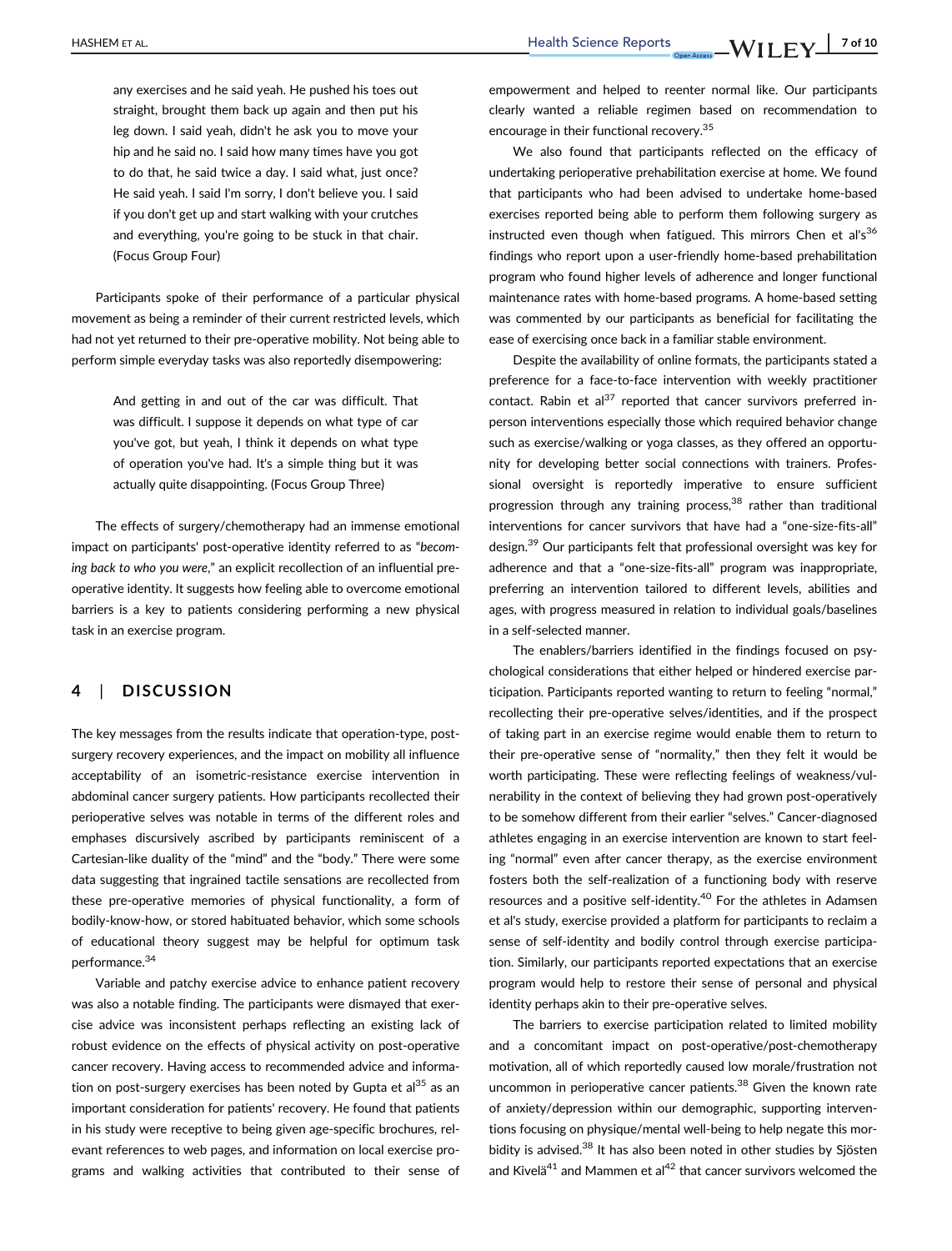prospect of taking part in an exercise intervention to help improve their physical, emotional, and psychological recovery.

#### 4.1 | Limitations

The patients invited to take part in the FGs varied in terms of age, sex, and self-reported physical fitness, with some in their late seventies and others in their forties with variable experiences of exercise. This may limit the transferability of the findings to all patients. From the FGs, participants had differing views on what they conceived as physical exercise, with some indicating walking, while others perceived cardio-vascular exercises as the main forms of activity. The FG discussions encouraged participants to recall their functional mobility post-surgery and to reflect upon whether they would be able to perform regular exercises, yet any negative experiences may have created a recall bias in gauging whether a program would be acceptable.

#### 4.2 | Clinical implications

The subjective experiences of cancer survivors may help with healthcare professionals' understanding of the nonclinical side effects of cancer treatment relating to post-operative recovery, physical mobility, as well the psychological distresses remembered by patients. Professional oversight of exercise programs by trainers, as suggested could encourage adherence, with bespoke tailored interventions taking into consideration different levels, abilities and ages. These factors could be key to encouraging acceptability of an exercise program.

#### 5 | CONCLUSION

Our study showed that based upon the subjective recollections and recovery experiences of cancer survivors, an isometric exercise intervention tailored to individuals with abdominal cancer has the potential to be acceptable for perioperative patients to help increase their physical activity, as well as helping with emotional and psychological recovery. A structured isometric-resistance exercise intervention was welcomed, one which was professionally guided/tailored in hospital to individual functional capacity to help improve safe quotidian home recovery. The enablers/barriers to program engagement included psychological factors influencing exercise adherence and self-efficacy to safely perform exercises given the psychological distress associated with surgical cancer treatment.

#### FUNDING

This paper presents independent research funded by the National Institute for Health Research (NIHR) under its Research for Patient Benefit (RfPB) Programme (Grant Reference Number PB-PG-0613- 31107). The views expressed are those of the author(s) and not necessarily those of the NIHR or the United Kingdom's Department of Health and Social Care. The NIHR RfPB programme did not have any involvement in the study design, data collection, analysis, interpretation of the data, writing of the report, or the decision to submit the report for publication.

#### ACKNOWLEDGMENTS

We would like to thank the patients who kindly participated in our focus groups. We also thank members of the wider research team: D. Lowery, A. Bates, M. George, N. Hobbs, M. Hopkins, I. Hutchins, J. Knowles, T. Pellatt-Higgins, C. Stavropoulou, and H. Woodward.

#### CONFLICT OF INTEREST

The authors declare no conflicts of interest.

#### AUTHOR CONTRIBUTIONS

Conceptualization: Ferhana Hashem, Kevin Corbett, David Stephensen, Ian Swaine, Haythem Ali, Irena Hutchins Data curation: Ferhana Hashem, Kevin Corbett Formal analysis: Ferhana Hashem, Kevin Corbett Funding acquisition: Ian Swaine, Haythem Ali, Ferhana Hashem, David Stephensen Investigation: Kevin Corbett, Irena Hutchins Methodology: Ferhana Hashem, Kevin Corbett Project administration: Ian Swaine, Haythem Ali, Ferhana Hashem, Kevin Corbett, David Stephensen Resources: Kevin Corbett, Ferhana Hashem Software: Ferhana Hashem, Kevin Corbett Supervision: Kevin Corbett, Ferhana Hashem Validation: Ferhana Hashem, Kevin Corbett Visualization: Kevin Corbett, Ferhana Hashem, Ian Swaine, Haythem Ali, David Stephensen Writing – original draft preparation: Ferhana Hashem, Kevin Corbett Writing – review and editing: Ferhana Hashem, Kevin Corbett All authors have read and approved the final version of the manuscript. Ferhana Hashem had full access to all of the data in this study and

takes complete responsibility for the integrity of the data and the accuracy of the data analysis.

#### TRANSPARENCY STATEMENT

Ferhana Hashem affirms that this manuscript is an honest, accurate, and transparent account of the study being reported; that no important aspects of the study have been omitted; and that any discrepancies from the study as planned (and, if relevant, registered) have been explained.

#### DATA AVAILABILITY STATEMENT

The data that supports the findings of the study are available on request from the corresponding author. The data are not publicly available due to privacy or ethical considerations.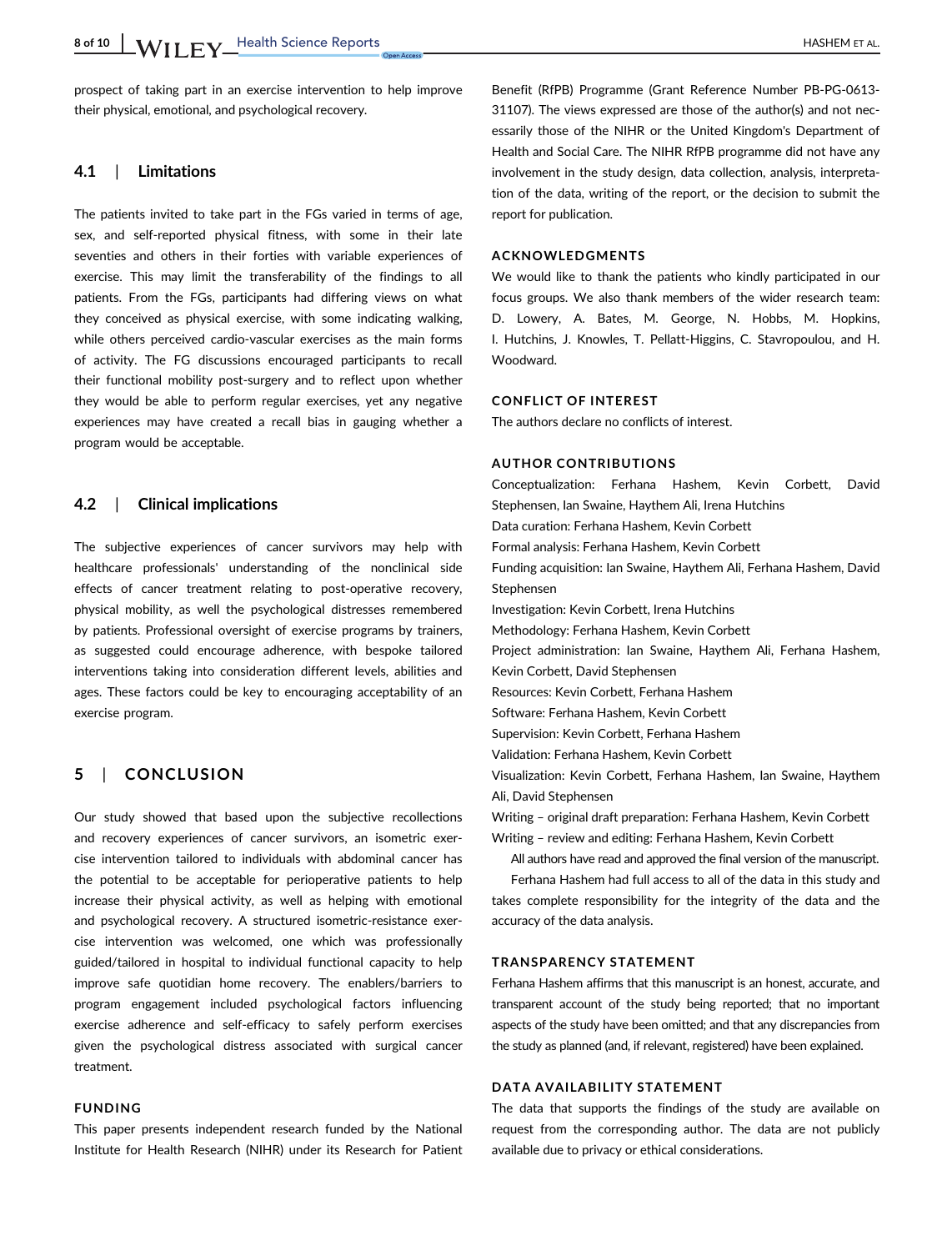#### ORCID

Ferhana Hashem <https://orcid.org/0000-0002-2544-1350> Kevin Corbett D <https://orcid.org/0000-0003-2425-194X>

#### **REFERENCES**

- 1. National Cancer Registration and Analysis Service. Chemotherapy, Radiotherapy and Surgical Tumour Resections in England. London: Public Health England; 2014.
- 2. Rosenbaum EH, Rosenbaum IR. Everyone's Guide to Cancer Supportive Care: A Comprehensive Handbook for Patients and their Families. Kansas City, MO: Andrews McMeel; 2005.
- 3. Saegrove S. Health, quality of life and cancer. Int Nurs Rev. 2005;3: 233-240.
- 4. Oudhoff J, Timmermans D, Knol D, Bijnen AB, van der Wal G. Waiting for elective general surgery: impact on health related quality of life and psychosocial consequences. BMC Public Health. 2007;7:164.
- 5. Fong DYT, Ho JWC, Hui BPH, et al. Physical activity for cancer survivors: meta-analysis of randomised controlled trials. BMJ. 2012; 344:e70.
- 6. Sabiston CM, Brunet J. Reviewing the benefits of physical activity during cancer survivorship. Am J Lifestyle Med. 2012;6:167-177.
- 7. Galvão DA, Newton RU. Review of exercise intervention studies in cancer patients. J Clin Oncol. 2005;23:899-909.
- 8. Courneya KS, Friedenreich CM. Physical activity and cancer control. Semin Oncol Nurs. 2007;23:242-252.
- 9. Lenk K, Schuler G, Adams V. Skeletal muscle wasting in cachexia and sarcopenia: molecular pathophysiology and impact of exercise training. J Cachexia Sarcopenia Muscle. 2010;1:9-21.
- 10. Hijazi Y, Gondal U, Aziz O. A systematic review of prehabilitation programs in abdominal cancer surgery. Int J Surg. 2017;39:156-162.
- 11. Beck A, Vind Thaysen H, Hasselholt Soegaard C, et al. Prehabilitation in cancer care: patients' ability to prepare for major abdominal surgery. Scand J Caring Sci. 2020;1-13. [https://doi.org/10.1111/scs.](https://doi.org/10.1111/scs.12828) [12828](https://doi.org/10.1111/scs.12828).
- 12. De Almeida EPM, de Almeida JP, Landoni G, et al. Early mobilization programme improves functional capacity after major abdominal cancer surgery: a randomized controlled trial. BJA – Br J Anaesth. 2017;119:900-907.
- 13. Gillis C, Li C, Lee L, et al. A randomized control trial in patients undergoing colorectal resection for cancer. Anesthesiology. 2014;121(5): 937-947.
- 14. Schram A, Ferreira V, Minnella EM, Awasthi R, Carli F, Scheede-Bergdahl C. In-hospital resistance training to encourage early mobilization for enhanced recovery programs after colorectal cancer surgery: a feasibility study. Eur J Surg Oncol. 2019;45: 1592-1597.
- 15. Karlsson E, Dahl O, Rydwik E, et al. Older patients' attitudes towards, and perceptions of, preoperative physical activity and exercise prior to colorectal cancer surgery—a gap between awareness and action. Support Care Cancer. 2019;28(8):3945-3953. [https://doi.org/10.](https://doi.org/10.1007/s00520-019-05237-7) [1007/s00520-019-05237-7.](https://doi.org/10.1007/s00520-019-05237-7)
- 16. Lindberg P, Koller M, Steinger B, et al. Breast cancer survivors' recollection of their illness and therapy seven years after enrolment into a randomised controlled clinical trial. BMC Cancer. 2017;15:1-14. <https://doi.org/10.1186/s12885-015-1573-6>.
- 17. Lindberg P, Netter P, Koller M, et al. Breast cancer survivors recollection of their quality of life: Identifying determinants of recall bias in a longitudinal population-based trial. PLoS One. 2017;12:1-13. [https://](https://doi.org/10.1371/journal.pone.0171519) [doi.org/10.1371/journal.pone.0171519.](https://doi.org/10.1371/journal.pone.0171519)
- 18. Abd-Elmonem AM, Abd-Esattar Abonour A, Kamal Elnaggar R. Effect of treadmill training on quadriceps and hamstring muscles strength in children with knee heamarthrosis. Int J Physiother Res. 2014;2: 591-598.
- 19. Hague PN. Market Research: A Guide to Planning, Methodology & Evaluation. Cornell University: Kogan Page; 2002.
- 20. Palinkas LA, Horwitz SM, Green CA, Wisdom JP, Duan N, Hoagwood K. Purposeful sampling for qualitative data collection and analysis in mixed method implementation research. Adm Policy Ment Heal Ment Heal Serv Res. 2015;42:533-544.
- 21. Stephensen D, Hashem F, Corbett K, et al. Effects of preoperative and postoperative resistance exercise interventions on recovery of physical function in patients undergoing abdominal surgery for cancer: A systematic review of randomised controlled trials. BMJ Open Sport Exerc Med. 2018;4:1-7. [https://doi.org/10.1136/bmjsem-2017-](https://doi.org/10.1136/bmjsem-2017-000331) [000331.](https://doi.org/10.1136/bmjsem-2017-000331)
- 22. Krueger R, Casey MA. Focus Groups: A Practical Guide for Applied Research. 4th ed. Thousand Oaks, CA: Sage; 2009.
- 23. Malmström M, Klefsgård R, Johansson J, Ivarsson B. Patients' experiences of supportive care from a long-term perspective after oesophageal cancer surgery – a focus group study. Eur J Oncol Nurs. 2013;17:856-862.
- 24. Malmström M, Ivarsson B, Johansson J, Klefsgård R. Long-term experiences after oesophagectomy/gastrectomy for cancer – a focus group study. Int J Nurs Stud. 2013;50:44-52.
- 25. Rosenbaum MD, Manuel F, Rosenbaum IR, et al. Rehabilitation Exercises; 2016.<http://www.cancersupportivecare.com/exercises.html>. Accessed January 6, 2016.
- 26. Kamberelis G, Focus Groups DG. Strategic articulations of pedagogy, politics and inquiry. In: Denzin NK, Lincoln YS, eds. The Sage Handbook of Qualitative Research. Thousand Oaks, CA: Sage; 2005. <https://www.researchgate.net/publication/234021625>.
- 27. Saunders B, Sim J, Kingstone T, et al. Saturation in qualitative research: exploring its conceptualization and operationalization. Qual Quant. 2018;52:1893-1907.
- 28. Ritchie J, Spencer L. Qualitative data analysis for applied policy research. In: Bryman A, Burgess R, eds. Analysing Qualitative Data. London, England: Routledge; 1994:173-195.
- 29. Ritchie J, Lewis J, McNaughton Nicholls C, et al. Qualitative Research Practice: A Guide for Social Science Students and Researchers. 2nd ed. London, England: Sage; 2014.
- 30. Bazeley P, Jackson K. Qualitative Data Analysis with NVivo. London: Sage; 2013.
- 31. Bazeley P. Qualitative Data Analysis: Practical Strategies. London, England: Sage; 2013.
- 32. Noble H, Smith J. Issues of validity and reliability in qualitative research. Evid Based Nurs. 2015;18:34-35.
- 33. Lincoln YS, Guba EG. Naturalistic Inquiry. Newbury Park, CA: Sage; 1985.
- 34. Montessori M, George AE. The Montessori Method. New York, NY: Schocken; 1964.
- 35. Gupta AA, Edelstein K, Albert-Green A, D'Agostino N. Assessing information and service needs of young adults with cancer at a single institution: the importance of information on cancer diagnosis, fertility preservation, diet, and exercise. Support Care Cancer. 2013;21: 2477-2484.
- 36. Chen BP, Awasthi R, Sweet SN, et al. Four-week prehabilitation program is sufficient to modify exercise behaviors and improve preoperative functional walking capacity in patients with colorectal cancer. Support Care Cancer. 2017;25:33-40.
- 37. Rabin C, Simpson N, Morrow K, Pinto B. Intervention format and delivery preferences among young adult cancer survivors. Int J Behav Med. 2013;20:304-310.
- 38. Carli F, Gillis C, Scheede-Bergdahl C. Promoting a culture of prehabilitation for the surgical cancer patient. Acta Oncol (Madr). 2017;56:128-133.
- 39. Short CE, James EL, Rebar AL, et al. Designing more engaging computer-tailored physical activity behaviour change interventions